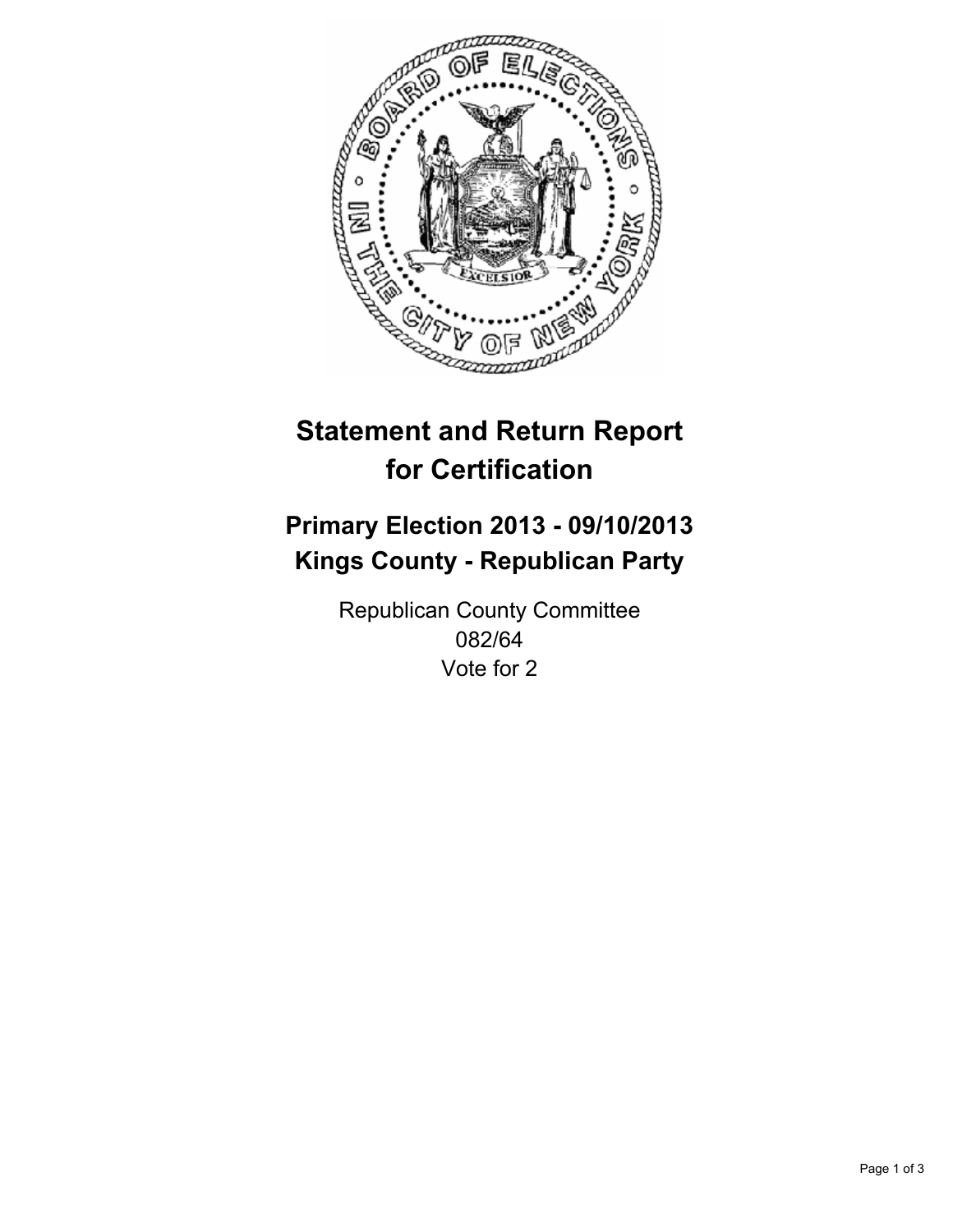

## **Assembly District 64**

| <b>EMERGENCY</b>     | 0        |
|----------------------|----------|
| ABSENTEE/MILITARY    | $\Omega$ |
| <b>FEDERAL</b>       | 0        |
| SPECIAL PRESIDENTIAL | 0        |
| <b>AFFIDAVIT</b>     | 0        |
| <b>JOHN CAPUTO</b>   | 4        |
| CONSTANCE J. CAPUTO  | 4        |
| DONALD A. MCEVOY     |          |
| JOHN A. MCDERMOTT    | 0        |
| <b>Total Votes</b>   | 9        |